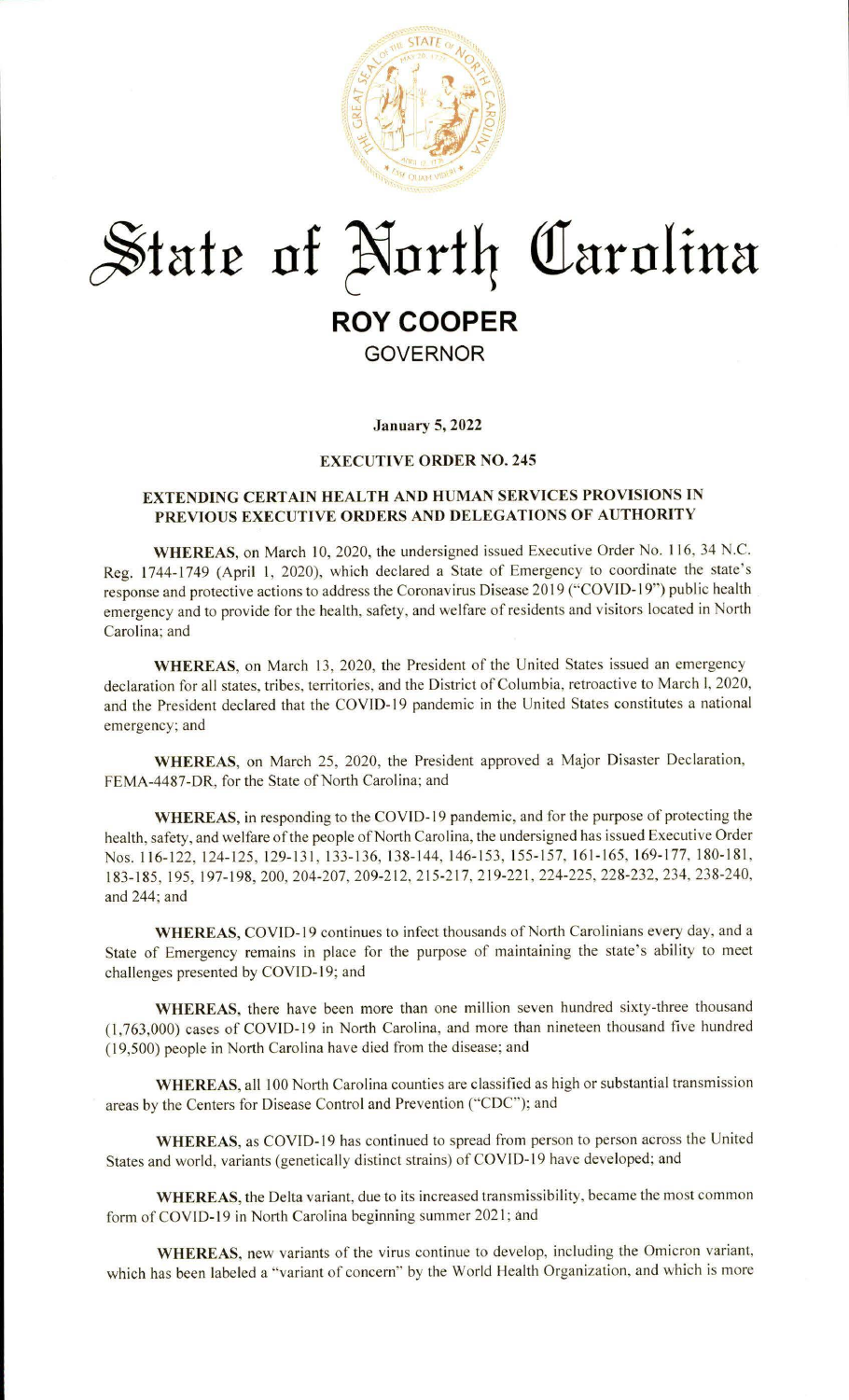transmissible than the original COVID-19 variant and the highly transmissible Delta variant, according to preliminary evidence; and

**WHEREAS,** the Omicron variant is now spreading across the state; and

**WHEREAS,** the state's public health experts have expressed concern that the state is seeing an increase in COVID-19 cases and associated hospitalizations from the rapidly increasing spread of the Omicron variant; and

WHEREAS, as of the date of this Executive Order, the percent of emergency department visits for COVID-like-illness, the daily number of newly diagnosed cases, the number of hospitalizations for COVID-like illness, and percentage of positive tests out of all tests are all increasing rapidly; and

**WHEREAS,** although the Omicron variant represents a severe threat to the unvaccinated, current evidence suggests that being fully vaccinated reduces the risk of becoming severely ill, requiring hospitalization, or dying; and

**WHEREAS,** in Executive Order Nos. 130, 139 and 152, the undersigned, with the concurrence of the Council of State, determined that the Secretary of the North Carolina Department of Health and Human Services (the "Secretary") required authority to modify or waive enforcement of certain legal constraints or regulations which restrict the immediate relief of human suffering; and

**WHEREAS,** certain provisions of Executive Order Nos. 130 and 139 were extended by Executive Order Nos. 144, 148, 152, 165, 177, 193, 211, 225, and 236 but these provisions are set to expire unless the undersigned takes further action; and

**WHEREAS,** the undersigned, in consultation with the North Carolina Department of Health and Human Services ("NCDHHS") has determined that, due to the progress the state has made in combating the pandemic, certain measures in Executive Orders Nos. 130 and 139 can be rescinded; and

**WHEREAS,** the undersigned, in consultation with NCDHHS, has determined that certain waivers concerning childcare, Medicaid, and social services are no longer required; and

**WHEREAS,** to ensure that the state's health care system can effectively respond to the surge in COVD-19 cases and associated hospitalizations caused by the Omicron and Delta variants, and for the other reasons specified herein, it is anticipated that the need for the remaining measures in Executive Orders Nos. 130 and 139 will continue for at least a period of ninety (90) days; and

# COVID-19 Vaccinations in North Carolina

**WHEREAS,** until enough North Carolinians are vaccinated, COVID-19 will continue to cause devastating illness and death; and

**WHEREAS,** rigorous clinical trials have demonstrated that the FDA-authorized and approved COVID-19 vaccinations are safe and effective, and that the known and potential benefits of the FDAauthorized and approved COVID-19 vaccines outweigh the known and potential harms of contracting the COVID-19 virus; and

**WHEREAS,** safe and effective COVID-19 vaccines help protect people from severe illness, hospitalization and death and slow the spread of viral transmission and higher rates of COVID-19 vaccination in a community are associated with reduced hospitalizations and deaths; and

**WHEREAS,** the vaccine is free to all North Carolinians, regardless of insurance status; and

**WHEREAS,** COVID-19 vaccines are now readily available for children ages five (5) and above;and

# Regulatory Flexibility to Address COVID-19: Prohibitions on Excessive Pricing

**WHEREAS,** North Carolina and its mental health, developmental disabilities, and substance abuse facilities and service providers need to take all reasonable actions to expand capacity to improve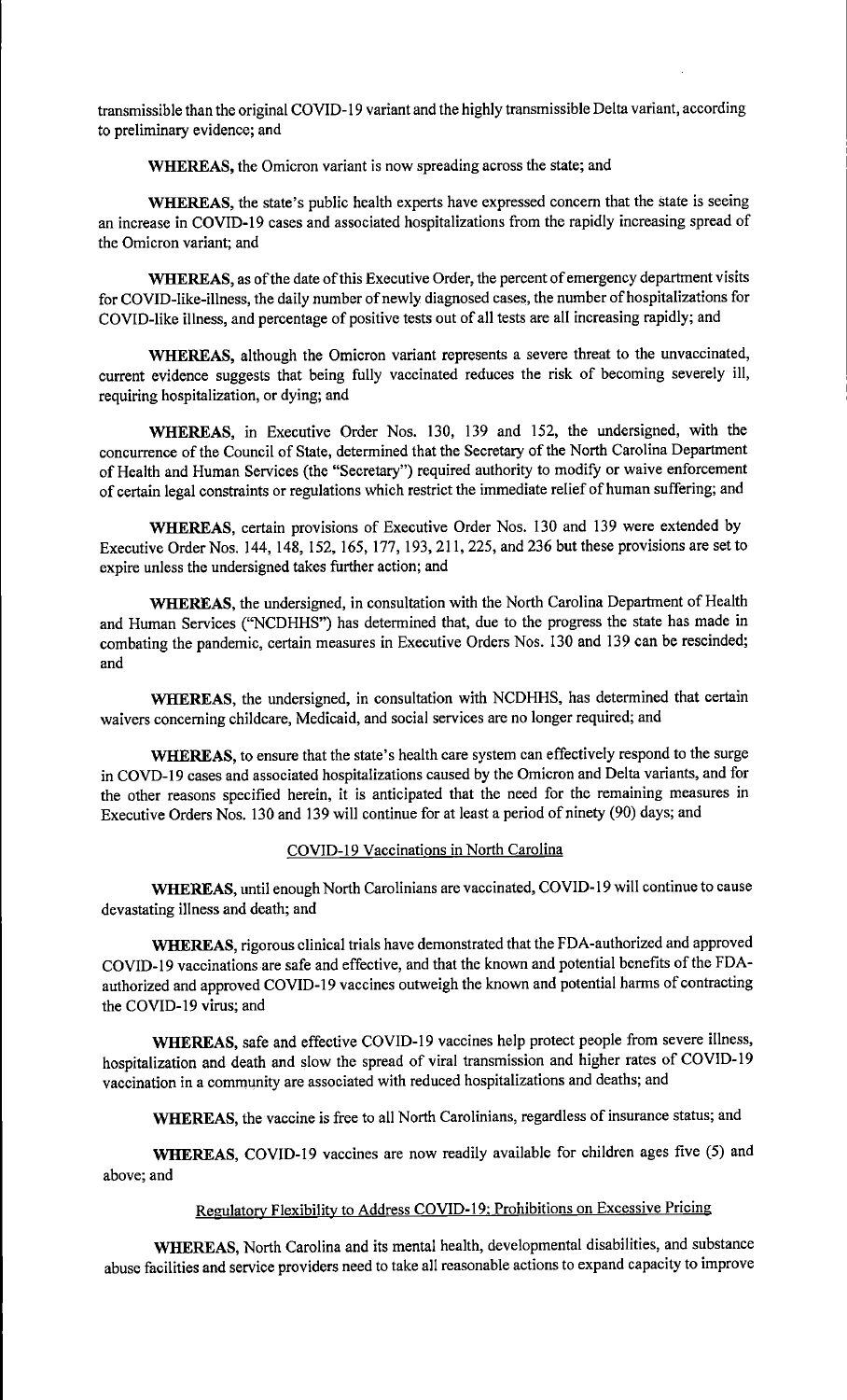the ability to efficiently respond to the COVID-19 pandemic, thereby reducing the probability that the demand for care in North Carolina will outpace capacity; and

**WHEREAS,** in some cases, these actions have required and will continue to require temporarily waiving or modifying legal and regulatory constraints so that these mental health, developmental disability, and substance abuse facilities and service providers can maintain licensure and continue to provide necessary services; and

**WHEREAS,** decisions about adding and transferring resources continue to require real-time decision-making; and

**WHEREAS,** to continue to enable rapid decision-making, the undersigned has determined that it is in the best interest of the people of North Carolina to provide the Secretary with authority to modify or waive enforcement of certain legal and regulatory constraints as necessary in order to expand capacity and save lives; and

**WHEREAS,** for example, health care providers are needed to administer the COVID-19 vaccine, however, many individuals with medical training are not authorized to administer vaccines due to licensing requirements; accordingly, the undersigned wishes to remove any such barriers which would prevent or impair the ability of these medical personnel from assisting with vaccine administration; and

**WHEREAS,** to prevent barriers to vaccine administration, it is also critically important that those administering the vaccine, and those providing their property and facilities for purposes of vaccine administration, are provided with insulation from liability to the maximum extent permitted by law; and

**WHEREAS,** the process of vaccinating North Carolinians to levels sufficient to protect the population requires comprehensive and aggressive statewide efforts together with robust community participation; and

**WHEREAS,** accordingly, state officials are directed to marshal all available state property, equipment, and personnel towards facilitating the statewide vaccination effort; and

**WHEREAS,** the State Health Director has been assigned authority by the Secretary, pursuant to N.C. Gen. Stat. § 130A-3, to exercise authorities under N.C. Gen. Stat. § 130A-5, including to investigate the causes of communicable disease affecting the public health in order to control and prevent those diseases, to provide, under the rules of the North Carolina Commission for Public Health, for the prevention, detection, reporting, and control of communicable diseases, and to develop and carry out health programs necessary for the protection and promotion of the public health and the control of diseases; and

**WHEREAS,** in Executive Order No. 236, the undersigned directed the State Health Director, in addition to and according to her authority in N.C. Gen. Stat. 130A, to issue any statewide standing order needed in her medical judgement to facilitate COVID-19 testing, vaccination, and monoclonal antibodies; and

**WHEREAS,** the undersigned desires that the statewide standing orders for COVID-19 testing, vaccination, and monoclonal antibody treatment continue through the effective date of this Executive Order and desires to expand the use of such orders to cover other therapeutics authorized or approved for treatment and prevention of COVID-19; and

**WHEREAS,** the surge in COVID-19 cases and associated hospitalizations leaves North Carolinians vulnerable to price gouging on consumer goods needed to diagnose and treat COVID-I 9 and to respond to the pandemic, and the prohibitions on excessive pricing are in effect through the duration of this Executive Order; and

# Statutory Authority and Determinations

**WHEREAS,** Executive Order No. 116 invoked the Emergency Management Act, and authorizes the undersigned to exercise the powers and duties set forth therein to direct and aid in the response to, recovery from, and mitigation against emergencies; and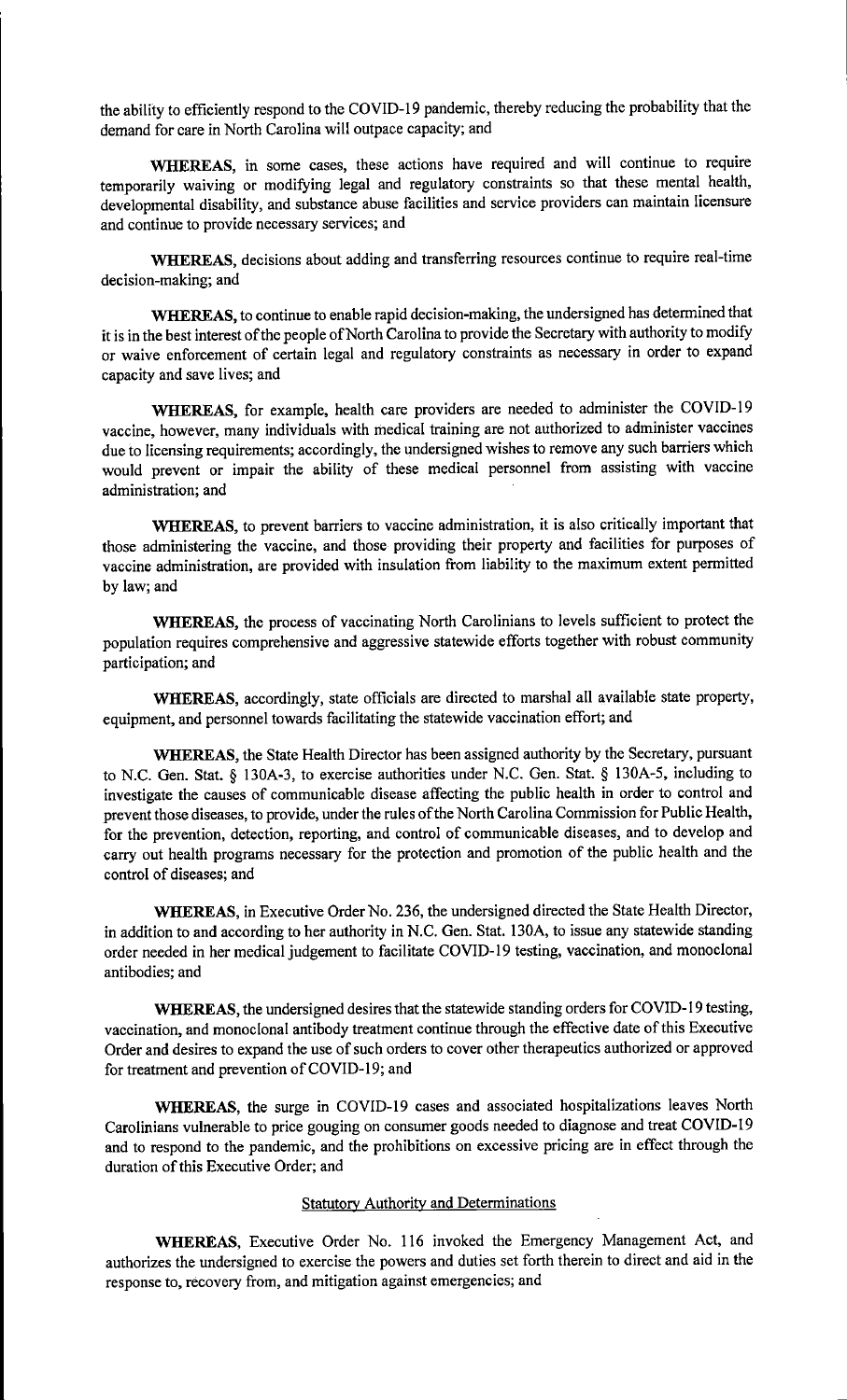**WHEREAS,** pursuant to N.C. Gen. Stat. § 166A-19.I0(b)(2) the undersigned may make, amend, or rescind necessary orders, rules, and regulations within the limits of the authority conferred upon the Governor in the Emergency Management Act; and

**WHEREAS,** N.C. Gen. Stat.§ 166A-19.I0(b)(3) authorizes and empowers the undersigned to delegate any Gubernatorial vested authority under the Emergency Management Act and to provide for the subdelegation of any authority; and

**WHEREAS,** N.C. Gen. Stat. § 166A-19.I0(b)(4) gives the undersigned the authority to "cooperate and coordinate" with the President of the United States; and

**WHEREAS,** pursuant to N.C. Gen. Stat.§ 166A-19.I0(b)(7) the undersigned is authorized and empowered to utilize the services, equipment, supplies, and facilities of departments, offices, and agencies of the state in response to the emergency; and

**WHEREAS,** pursuant to N.C. Gen. Stat. § 166A-19.30(a)(l) the undersigned may utilize all available state resources as reasonably necessary to cope with an emergency, including the transfer and direction of personnel or functions of state agencies or units thereof for the purpose of performing or facilitating emergency services; and

**WHEREAS, pursuant to N.C. Gen. Stat. § 166A-19.30(a)(2) the undersigned may take such** action and give such directions to state and local law enforcement officers and agencies as may be reasonable and necessary for the purpose of securing compliance with the provisions of the Emergency Management Act and with the orders, rules, and regulations made thereunder; and

**WHEREAS,** pursuant to N.C. Gen. Stat. § 166A-19.30(b)(2), the undersigned, with the concurrence of the Council of State, may establish a system of economic controls over all resources, materials, and services, including shelter and rents; and

**WHEREAS,** pursuant to N.C. Gen. Stat. § 166A-19.30(b)(4), the undersigned, with the concurrence of the Council of State, may waive a provision of any regulation or ordinance of a state agency or political subdivision which restricts the immediate relief of human suffering; and

**WHEREAS,** pursuant to N.C. Gen. Stat. § 166A-19.30(b)(5) the undersigned, with the concurrence of the Council of State, may perform and exercise such other functions, powers, and duties as are necessary to promote and secure the safety and protection of the civilian population; and

**WHEREAS,** pursuant to N.C. Gen. Stat.§ [166A-19.23,](https://166A-19.23) in conjunction with N.C. Gen. Stat. §§ 75-37 and 75-38, the undersigned may issue a declaration that shall trigger the prohibitions against excessive pricing during states of disaster, states of emergency, or normal market disruptions; and

**WHEREAS,** the undersigned has sought and obtained concurrence from the Council of State on the provisions of this Executive Order requiring concurrence, consistent with the Governor's emergency powers authority in N.C. Gen. Stat. § 166A-19.30; and

**WHEREAS,** all the authority granted by this Executive Order is intended to be temporary, and the waivers and modifications of enforcement set out in this Executive Order are intended to extend only through the period where they are needed to address the COVID-19 pandemic.

**NOW, THEREFORE,** by the authority vested in me as Governor by the Constitution and the laws of the State of North Carolina, and for the reasons and pursuant to the authority in Executive Orders Nos. 130, 139, 144, 148, 152, 165, 177, 193, 211, 225 and 236, IT IS ORDERED:

#### **Section** I. **Amendments to Executive Orders Nos. 130 and 139.**

- A. Section 2(A)-(B), 2(E)- 2(G) of Executive Order No. 130 and Section 3 of Executive Order No. 139 are rescinded as of the effective date of this Executive Order.
- B. Section 7(A)(6)-(8) of Executive Order No. 130 are rescinded as of the effective date of this Executive Order.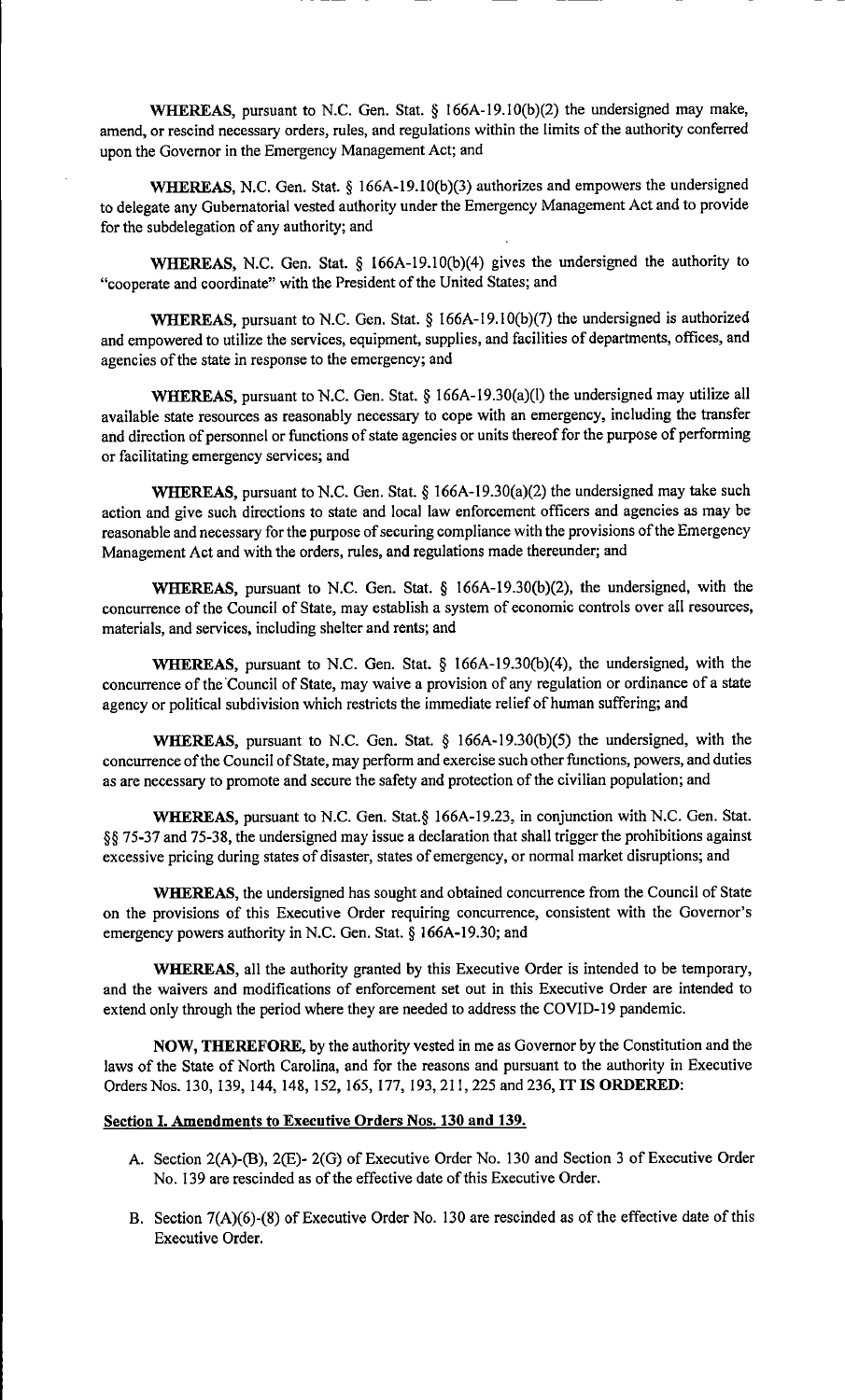C. Section 5 of Executive Order No. 139 is rescinded as of the effective date of this Executive Order.

# **Section II. Extension of Executive Order No. 152.**

To meet the goal of providing health care, public health, and human services during the COVID-19 pandemic, which includes the administration of FDA-authorized COVID-19 vaccines, and to protect and save lives during the COVID-19 pandemic, the undersigned orders as follows:

Executive Order No. 152, as amended by Executive Order No. 165 and as extended by Executive Order No. 177, and as further modified and extended by Executive Order No. 193 and Executive Order No. 211, as further modified and extended by Executive Order No. 225, and as extended by Executive Order No. 236, is extended by this Executive Order except where otherwise rescinded herein, and is to be in effect through April 5, 2022.

For avoidance of doubt, the preceding sentence also extends through the listed date the provisions of Executive Orders Nos. 130 and 139 that were previously extended by Executive Orders Nos. 193, 211, 225, and 236 and have not been rescinded by this Executive Order.

References to "September 22, 2020," "November 20, 2020," "February 11, 2021," "February 18, 2021," "May 10, 2021," "August 8, 2021," "October 5, 2021," or "January 5, 2022" in Executive Orders Nos. 152, 165, 177, 193, 211, 225, and 236 shall be replaced with "April 5, 2022."

# **Section III. Statewide Standing Orders for COVID-19 Testing. Vaccination, Monoclonal Antibodies. and other COVID-19 Therapeutics.**

- A. Statewide Standing Order for COVID-19 Testing. In order to further protect the public health by providing greater access to COVID-19 testing, the undersigned orders the State Health Director, in addition to and in accordance with her powers set out in N.C. Gen. Stat. Chapter 130A, to issue any statewide standing order needed in her medical judgment that would allow individuals who meet NCDHHS criteria for testing to access and undergo testing for COVID-19, subject to the terms of the standing order.
- B. Statewide Standing Order for COVID-19 Vaccination. In order to further protect public health by providing greater access to COVID-19 vaccines, the undersigned orders the State Health Director, consistent with her powers set out in N.C. Gen. Stat. Chapter 130A, to issue such statewide standing orders as needed in her medical judgment that would allow individuals eligible for vaccinations to access and receive a COVID-19 vaccination, subject to the terms of the standing order.
- C. Statewide Standing Order for COVID-19 Therapeutics. In order to further protect the public health by providing greater access to COVID-19 prevention or treatment, the undersigned orders the State Health Director, in addition to and in accordance with her powers set out in N.C. Gen. Stat. Chapter 130A, to issue any statewide standing order needed in her medical judgement that would allow individuals who meet the criteria in the Food and Drug Administration Emergency Use Authorization or Approval specific to the therapy to access and receive monoclonal antibodies, or who meet the criteria in the Food and Drug Emergency Use Authorization or Approval specific to the therapy of any other therapeutic intended to prevent or treat COVID-19, subject to the terms of the standing order.
- D. Amendment. Subsections 3(C)(1)-(2) of Executive Order No. 130 and Subsections 2(B)(1)-(2) of Executive Order No. 193 are each amended to read as follows:
	- I. All persons who are licensed or otherwise authorized under an Executive Order to perform vaccinations, COVID-19 testing, or administer FDA- authorized or approved therapeutics intended to prevent or treat COVID-19; issue medical standing orders for vaccinations, testing, or the administration of antibody therapeutics intended to prevent or treat COVID-19; or perform professional skills in the field of health care are hereby requested to provide emergency services to respond to the COVID-19 pandemic and,